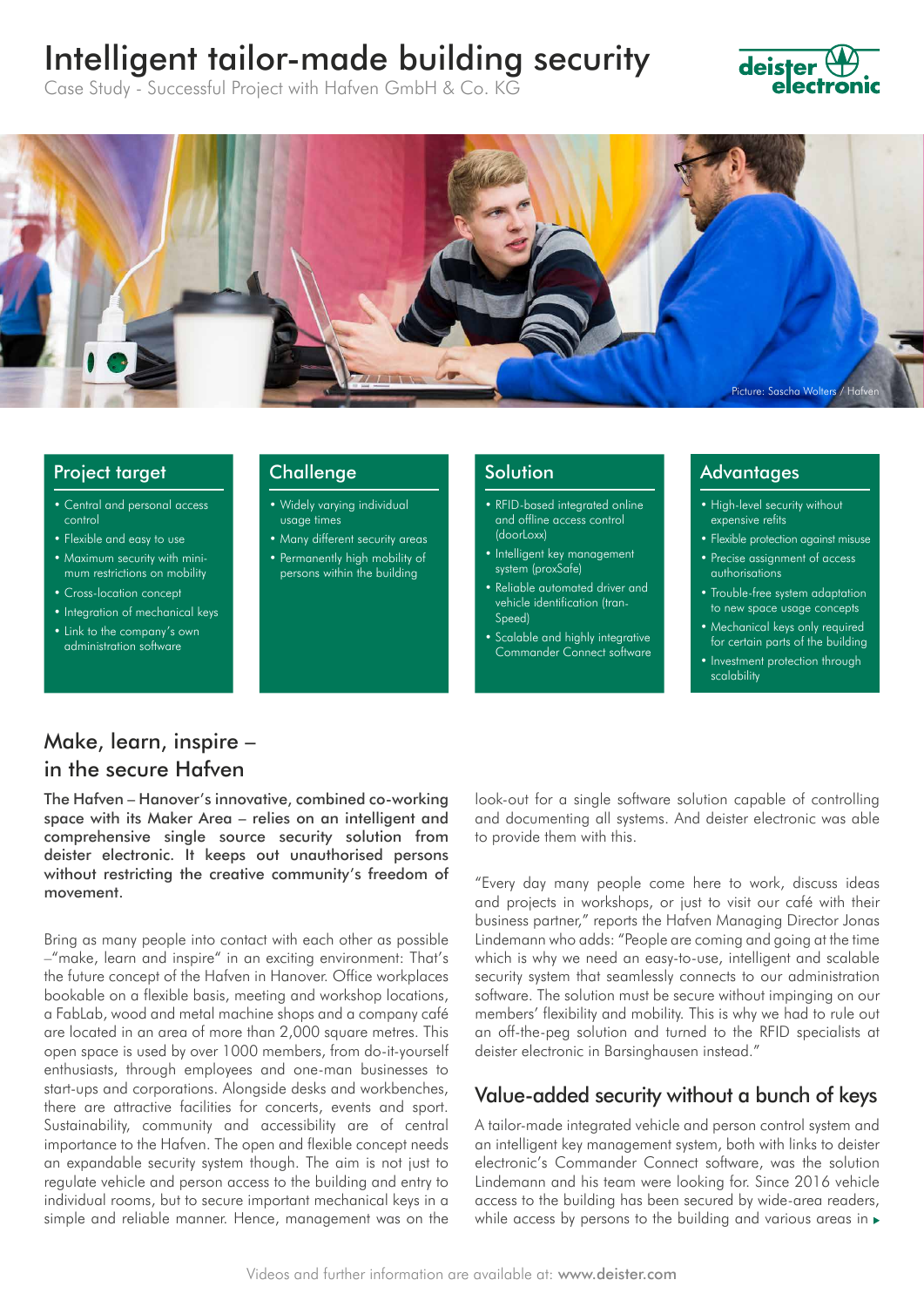

the futuristic "building cube" has been secured by online and offline locking systems. These include digital cylinders, fittings, locks, controllers and online readers which connect the locking components to the system. For Jonas Lindemann, this is a system with real added value, if for no other reason than that "it makes saying goodbye to the classic bunch of keys easy". A special interface programmed by deister electronic for the Hafven also allows the Commander Connect software to connect to the inhouse membership administration software.

# Contactless key cards and multi-technology readers



When new customers sign up with the Hafven via the Cobot online platform, they are sent a personal RFID card. The responsible administrator enters the respective card number in the member's online profile. This profile stores the authorisations booked to access specific areas in the building. Jonas Lindemann adds: "This can be 50 hours a month, ten hours or a whole year of use." If someone cancels their membership or forgets to return the card, the card becomes invalid the following day.

Security doors in the building are fitted with online readers. Each time a member enters the building, the card is updated. This ensures the access authorisations on the card are always up-to-date. If the card is valid, the corresponding offline doors inside the building can now be opened contactlessly as well. These doors are fitted with wireless digital doorLoxx cylinders and fittings from deister electronic. The system automatically checks whether the card was previously successfully updated at an online door and hence regulates access inside the building. The RFID cards given to kitchen staff can also be read by long-range readers. This means they don't have to hold the card in front of the corresponding reader as the kitchen doors open completely "hands-free" and they can pass through with full hands.

There is now even flexible access control in the machine shop and at an off-site Hafven branch office. Plans are in the pipeline to integrate video surveillance into the system which won't be a problem either thanks to deister's open system architecture.



Another product from deister, the tranSpeed, allows fast, reliable and automatic wide-range identification of drivers and vehicles in the entrance and exit areas. This system is also controlled via the Commander Connect software. Car drivers benefit from automatically opening gates – a plus point in terms of comfort and security.

## Intelligent key management



There are still some tool cabinets and machinery in the machine shop though which are secured by conventional locks. To precisely integrate these locks in the Maker Space into the building's access control system, a proxSafe system from deister electronic, which is also linked to Commander Connect, is used. The mechanical keys for the machine shop are stored in the key cabinet and are secured by keyTags. Members who have booked the corresponding resources can use their personal RFID card to open the key cabinet and remove the keys they have authorisation for.